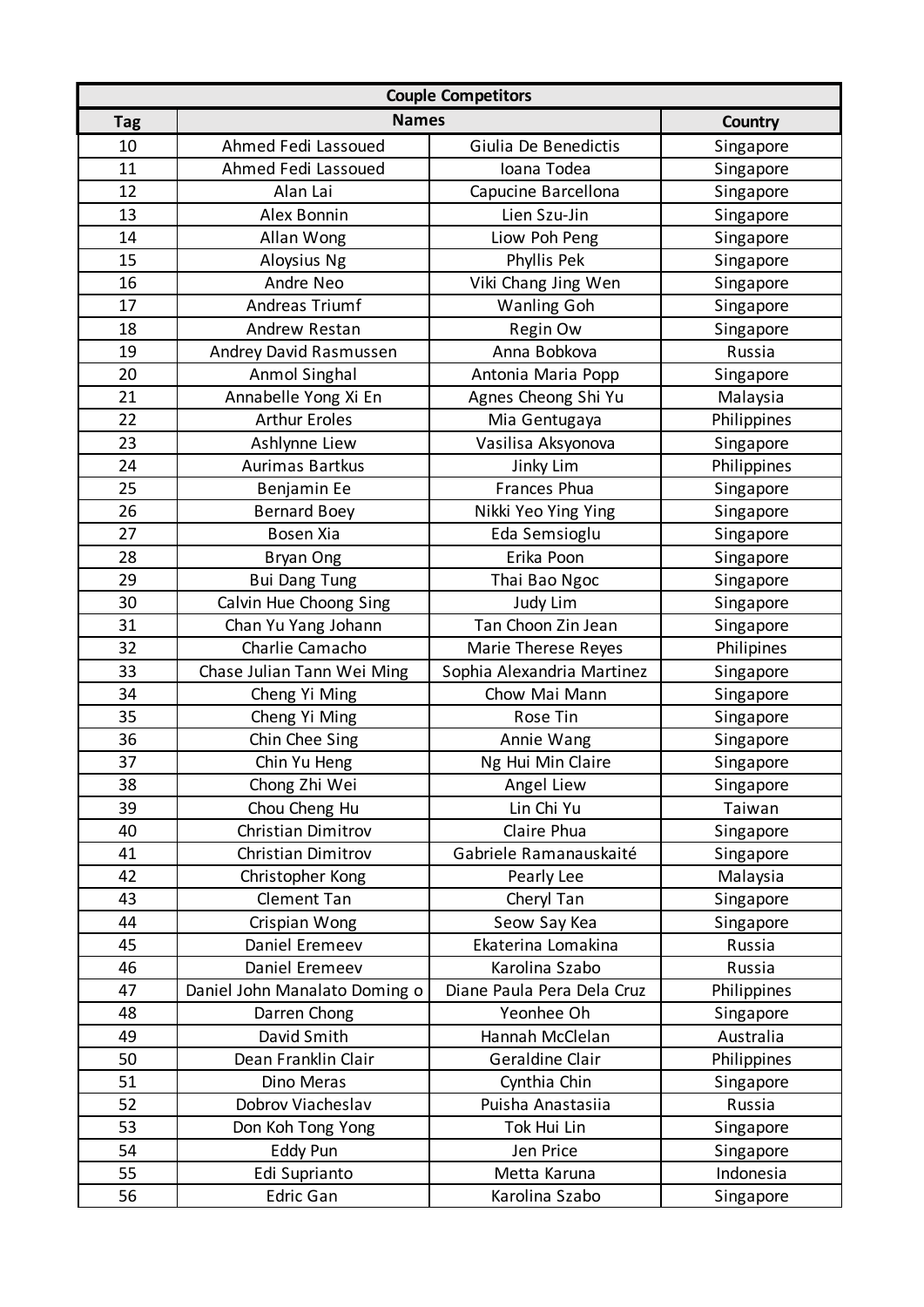| 57  | Eric Labita            | Lim Eng Ai                  | Singapore  |
|-----|------------------------|-----------------------------|------------|
| 58  | Ezra Peh               | Vanessa Ellen Nah Mei Yin   | Singapore  |
| 59  | Fernando Velesquez     | Lew Tan Pin                 | Singapore  |
| 60  | Gleb Yanchenko         | <b>Yael Ruchovets</b>       | Russia     |
| 61  | <b>Grant Gaylord</b>   | Tan Qian Hui                | Singapore  |
| 62  | Haeuslein Gregor       | <b>Tamara Brands</b>        | Germany    |
| 63  | Han Myo Thaw           | Chong Qi Isabel             | Singapore  |
| 64  | Hedayat Yasha Rota     | Ayodya Indeevari Rathnayaka | Singapore  |
| 65  | Hengky Tethian         | Julia Fadeli                | Indonesia  |
| 66  | lan French             | Nathalia Murillo            | Singapore  |
| 67  | Irwin Lua Wei Hann     | Tan Jesin                   | Malaysia   |
| 68  | Jakub Drmota           | Magdalena Baranowska        | Poland     |
| 69  | Jam Liu                | Eliza Lin                   | Taiwan     |
| 70  | Jam Liu                | Lulu Lai                    | Taiwan     |
| 71  | James Prouton          | Jessie Chua                 | Singapore  |
| 72  | James Wu               | Chloe Chen                  | Taiwan     |
| 73  | James Wu               | Shueh-Min Chen              | Taiwan     |
| 74  | Jared Taylor           | Mariia Hirvonen             | Finland    |
| 75  | Jarell Cheong          | Jinnee Koh                  | Malaysia   |
| 76  | Jason Lee Chong Sheng  | Teoh Min Min                | Malaysia   |
| 77  | Jaspel Tan             | Yap Min Nee                 | Singapore  |
| 78  | Jeremy Tay             | Sara Yip                    | Singapore  |
| 79  | Jeromes Rodrigues      | Lilia Lim Qi Xuan           | Singapore  |
| 80  | Jessica Fred Chang     | Lana Allen                  | Singapore  |
| 81  | Jilbert A Fernandez    | Trisnawati                  | Indonesia  |
| 82  | John Ching Yew Cheong  | Rachel Low Rui Ci           | Singapore  |
| 83  | Jojie Del Rosario      | Sharon Sheng Chao Hong      | Singapore  |
| 84  | Jonas Kazlauskas       | Kathleen Ilo                | <b>USA</b> |
| 85  | Jonathan Quek Wen Wei  | Cassandra Chong             | Singapore  |
| 86  | Jonathan Quek Wen Wei  | Tan Qian Hui                | Singapore  |
| 87  | Jovan Tan              | Yang Jiamin                 | Singapore  |
| 88  | Jovan Tan              | Melissa Chan                | Singapore  |
| 89  | Jumil Bacalso          | Erlin                       | Indonesia  |
| 90  | Keith Ang              | <b>Avery Simmons</b>        | Singapore  |
| 91  | King Ma Kwan Ho        | Sonia Leung Tsz Ying        | Hong Kong  |
| 92  | <b>Kwok Chunsing</b>   | Feng Xiezhuoyi              | China      |
| 93  | Kyle Tye Hao Fei       | <b>Tiffany Foo</b>          | Singapore  |
| 94  | Laurence Moldavsky     | Kate Arnott                 | Australia  |
| 95  | Lee Dongjin            | Kim Chaiyoung               | Korea      |
| 96  | Lee Heng Jun Hong      | Chong Xin Yi                | Malaysia   |
| 97  | Lee Keumkang           | Song Sijung                 | Korea      |
| 98  | Li Chenglin            | Liu Junlin                  | China      |
| 99  | Lim Hong Jun           | Ada Foo                     | Singapore  |
| 100 | Liu Bowen              | Yue Zike                    | China      |
| 101 | Low Jian Liang         | Cara Jordan Koh             | Singapore  |
| 102 | Low Wei Dong           | Jesline Tang Chia Ling      | Singapore  |
| 103 | Lucas Neo              | <b>Trinity Goh</b>          | Singapore  |
| 104 | Mark Elsbury           | Olga Elsbury                | <b>UK</b>  |
| 105 | Marvin Marquez Placido | D. Doris Thng               | Singapore  |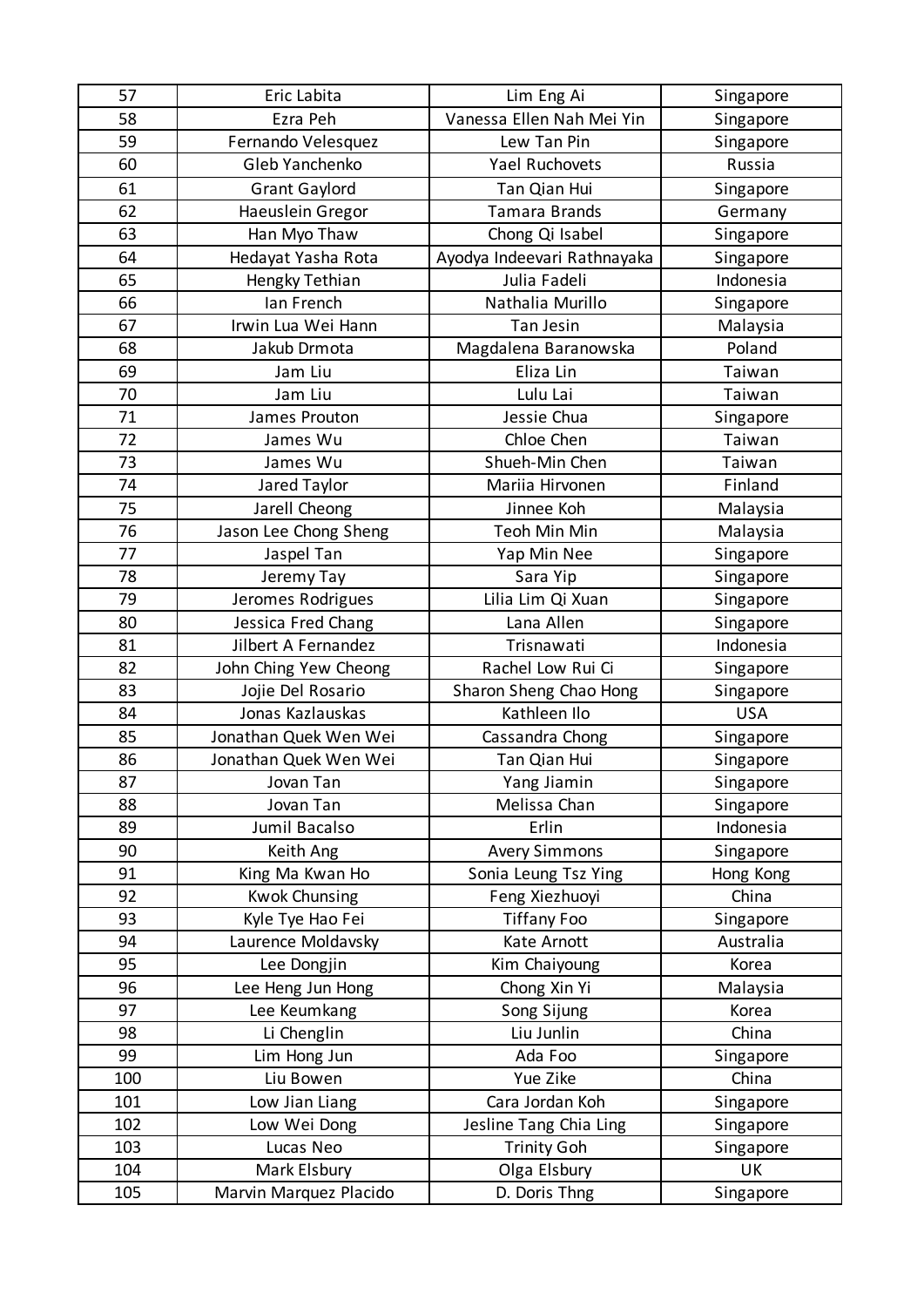| 106 | Masahiro Ota                 | Harumi Ota                     | Japan      |
|-----|------------------------------|--------------------------------|------------|
| 107 | Maskil Bin Masjuri           | Ng Shan Xian Chelsea           | Singapore  |
| 108 | Maximillian Phillip Atherton | Adeline Tong Ying Li           | Singapore  |
| 109 | Melvin Tan                   | Junus Eu                       | Singapore  |
| 110 | Mikhail Eremeev              | Olesya Eremeeva                | Singapore  |
| 111 | Moses Woo Jian Wen           | Lim Jie Ying                   | Singapore  |
| 112 | Murshid Ahmed C M            | Zhang Yu Lu                    | Singapore  |
| 113 | Ng Chor Yee                  | Serena Gan Yi Chian            | Malaysia   |
| 114 | Nguyen Tien Dung             | Clarabelle Ang Min Hui         | Singapore  |
| 115 | Nicolas Garcia               | Jovita Bautista                | Singapore  |
| 116 | Nicolas Garcia               | Rose Zhang                     | Singapore  |
| 117 | Nur Hazeem Bin Abdul Nasser  | <b>Frances Pek</b>             | Singapore  |
| 118 | Ong Xiang An                 | Cassandra Chong                | Singapore  |
| 119 | Paul Yee                     | Yap Xin Ran                    | Singapore  |
| 120 | Peejan Mark Ganarius         | Dustinne Rhae Cornelia         | Malaysia   |
| 121 | Dobrov Viacheslav            | Karolina Szabo                 | Hungary    |
| 122 | Pek Yu-Xuan Sean             | Faye Kho Sing Yi               | Singapore  |
| 123 | Peter Lim                    | Agatha Yeo                     | Singapore  |
| 124 | Pong Zhi Yi                  | Janelle Ho Rui Yee             | Singapore  |
| 125 | Prince Ekkarat               | Nicole Khor                    | Malaysia   |
| 126 | R Kavin                      | Long Hai Jiao                  | China      |
| 127 | Ramu Ramos                   | Christina Schrijver            | Philipines |
| 128 | <b>Richard Still</b>         | Morgan Noelle                  | UK         |
| 129 | Robert Chan                  | Myrahans Lafrelle              | Singapore  |
| 130 | Rosario Privitera            | Mary Yang                      | Singapore  |
| 131 | Rosario Privitera            | Min Li                         | Singapore  |
| 132 | Ruperto Larena               | Jenny Tan                      | Singapore  |
| 133 | <b>Ryan Torres</b>           | Chan Wing Sim Lisa             | Singapore  |
| 134 | Sam Cen                      | Cissy Lee                      | Hong Kong  |
| 135 | Sean Neo                     | <b>Bilge Arslan</b>            | Singapore  |
| 136 | Sergey Maksyuta              | Petula Pang                    | Hong Kong  |
| 137 | Sergey Maksyuta              | Valeria Verstova               | Russia     |
| 138 | Sheng-Chieh Chang            | Yu-Chen Chu                    | Taiwan     |
| 139 | Sia Xu Yan                   | Nur Jaselina Binti Abdul Jalil | Malaysia   |
| 140 | Skye Tan                     | Teh Joanne                     | Singapore  |
| 141 | Song Seungwon                | Kim Seulki                     | Korea      |
| 142 | Spencer Thomas-Brown         | Joanna Lee                     | Singapore  |
| 143 | Stanley Lim Wei Liang        | Sing Wan Xuan                  | Singapore  |
| 144 | Stefanus Renalto Bintang S.  | Vialinda Dewi Fortuna          | indonesia  |
| 145 | <b>Taesun Shim</b>           | Nathalia Murillo               | Singapore  |
| 146 | Tan Zhe Hao                  | Jenny Hu                       | Singapore  |
| 147 | Tee Jia Fu Calvin            | Isabelle Lim Kai Xin           | Singapore  |
| 148 | <b>Terry Lim</b>             | Shumy Tee                      | Malaysia   |
| 149 | <b>Tomasz Suprunto</b>       | <b>Tiffany Foo</b>             | Singapore  |
| 150 | Tomy Yu                      | Ariel Yu                       | Taiwan     |
| 151 | Tovic Tungga Leo             | Melyana Jap                    | Indonesia  |
| 152 | Venantius Chow               | Gracia Chng                    | Singapore  |
| 153 | Vincent Koh                  | Tomoko Ueda                    | Singapore  |
| 154 | Wang Wen Jie                 | Chang Yan                      | Singapore  |